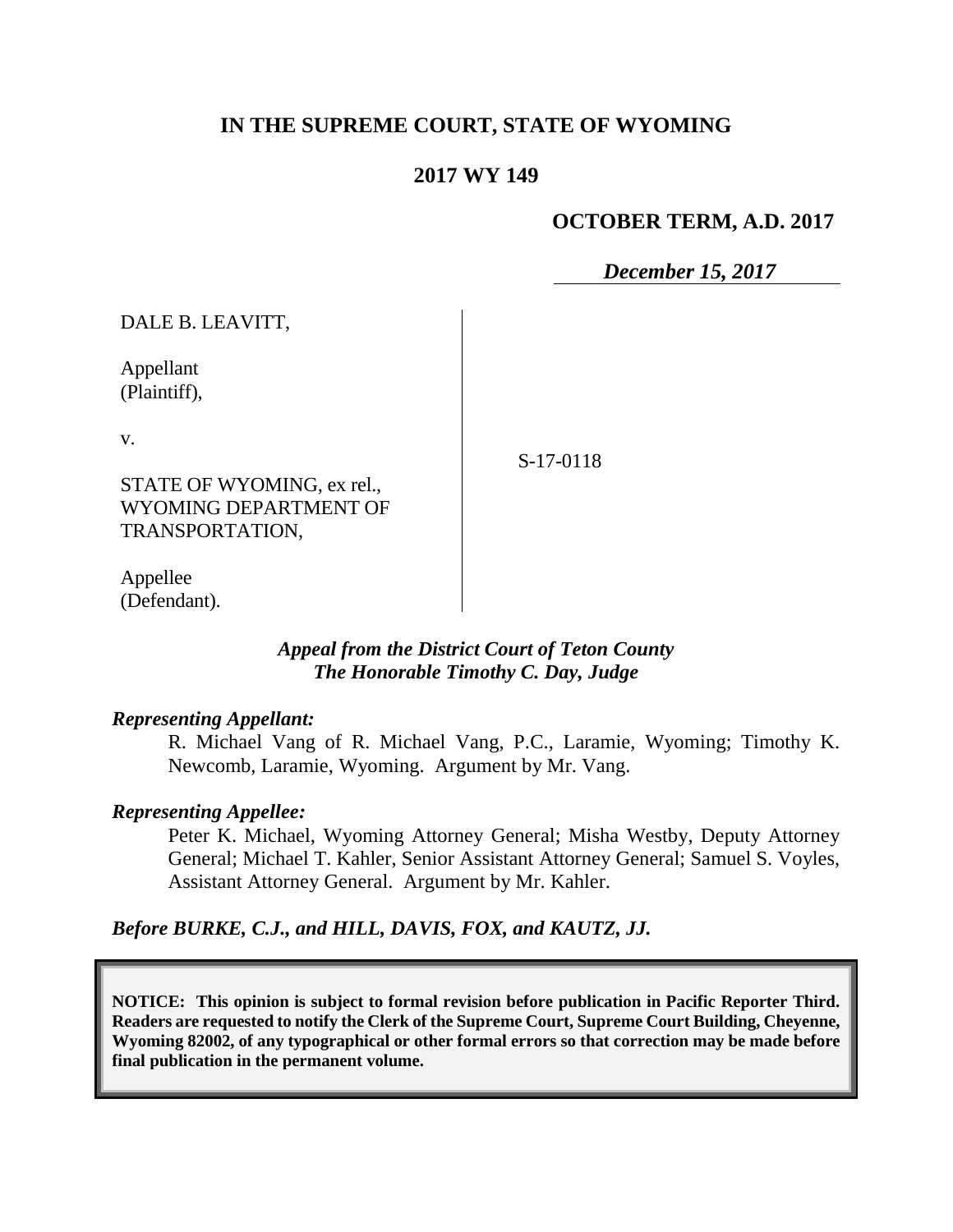#### **FOX, Justice.**

[¶1] Appellant, Dale B. Leavitt, sought a declaratory judgment that the Wyoming Constitution prohibits a law enforcement officer from using the "deemed consent" provision of Wyo. Stat. Ann.  $\S$  31-6-102(a)(i) to perform a warrantless chemical test incident to the lawful arrest of a motorist. The district court dismissed his action for lack of a justiciable controversy. Mr. Leavitt claims that he has presented a justiciable controversy because the declaration he sought would exclude from evidence his breath sample indicating a blood alcohol concentration (BAC) above 0.08% and therefore overturn the suspension of his driver's license. We affirm.

#### *ISSUE*

[¶2] Mr. Leavitt frames the issue as a constitutional question, reworded as: whether article 1, section 4 of the Wyoming Constitution precludes a law enforcement officer from relying on Wyo. Stat. Ann. § 31-6-102(a)(i) to obtain a driver's breath sample without a warrant. However, because we affirm the district court's dismissal of Mr. Leavitt's claim for want of justiciability, the underlying constitutional question is not properly before this Court and we decline to consider it. We discern from Mr. Leavitt's brief the threshold issue, also presented by the State, which we state as: Did Mr. Leavitt's request for a declaration that a law enforcement officer may not rely on Wyo. Stat. Ann. § 31-6-102(a)(i) to "deem" a driver's consent to chemical testing present a justiciable claim?

#### *FACTS*

[¶3] When Officer Aitken of the Jackson Police Department stopped Mr. Leavitt for speeding and crossing over the center yellow line, he smelled alcohol on Mr. Leavitt's breath and asked him to perform field sobriety tests, which Mr. Leavitt failed. As a result, Officer Aitken arrested Mr. Leavitt for driving while under the influence (DWUI) pursuant to Wyo. Stat. Ann. § 31-5-233. He then read Mr. Leavitt the implied consent advisements set out in Wyo. Stat. Ann. § 31-6-102(a)(ii) and asked Mr. Leavitt if he would consent to a breath test to measure his BAC. Mr. Leavitt agreed to take the test and provided a breath sample which indicated his BAC to be 0.17%, in violation of Wyo. Stat. Ann. § 31-5- 233(b).

[¶4] The Wyoming Department of Transportation (WYDOT) therefore suspended Mr. Leavitt's driver's license for ninety days pursuant to Wyo. Stat. Ann. § 31-6-102(e).<sup>1</sup> After

<sup>&</sup>lt;sup>1</sup> Wyo. Stat. Ann. § 31-6-102(e) (LexisNexis 2017) states in part:

If the test result indicates the person has an alcohol concentration of eight onehundredths of one percent (0.08%) or more, the peace officer shall submit his signed statement to the department. Based upon the statement the department shall suspend the person's Wyoming driver's license or his privilege to operate a motor vehicle in this state for ninety (90) days.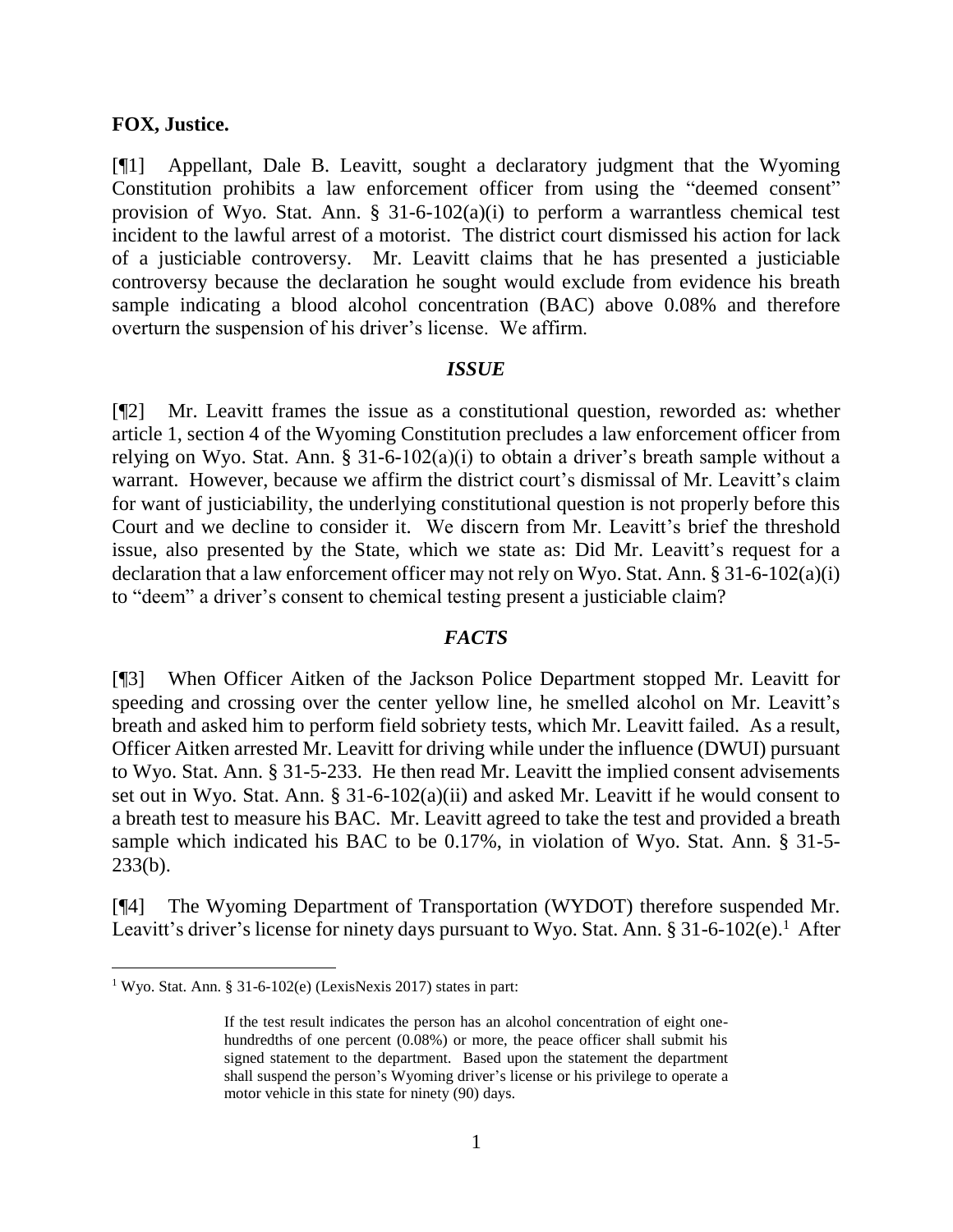a telephonic hearing, the Office of Administrative Hearings (OAH) upheld the suspension, finding that Officer Aitken had lawfully stopped and arrested Mr. Leavitt. In its order, the OAH found that Officer Aitken read the implied consent advisement pursuant to Wyo. Stat. Ann. § 31-6-102(a)(ii), and that Mr. Leavitt "agreed" to submit to the breath test.

[¶5] Mr. Leavitt appealed the OAH decision to the Teton County District Court.<sup>2</sup> While that appeal was pending, Mr. Leavitt filed a "Request that District Court Declare the 'is Deemed to Have Given Consent' to Warrantless Chemical Testing Provision of W.S. § 31- 6-102(a)(i) Violates Article 1 §§ 4, 6 and 36 of the Wyoming Constitution" (the Request), thus initiating a separate civil action seeking a declaratory judgment that the Wyoming Constitution prohibits a law enforcement officer from relying on Wyo. Stat. Ann. § 31-6-  $102(a)(i)$  to obtain a driver's breath sample without a warrant. In the Request, Mr. Leavitt conceded:

> The OAH concluded that the certified record and audio and video recording of the Plaintiff's detention and DUI arrest also established that Officer Aitken provided the Plaintiff with proper implied consent advisements and determined **the record supported a finding that the Plaintiff** *agreed* **to provide breath samples** after the implied consent advisements.

(Emphasis added.) Relying on the OAH's finding that Mr. Leavitt agreed to provide the breath sample, the district court concluded that the Request did not present a justiciable controversy and granted WYDOT's motion to dismiss the action. Mr. Leavitt now appeals the district court's dismissal.

## *DISCUSSION*

[¶6] We review the threshold question of jurisdiction de novo*. Sandoval v. State ex rel. WYDOT*, 2012 WY 160, ¶ 17, 291 P.3d 290, 295 (Wyo. 2012). In a declaratory judgment action, "we examine the policies underlying both the Uniform Declaratory Judgments Act and the doctrine of justiciability to determine if this is a proper case for judicial action." *Id.* (quoting *Southwestern. Pub. Serv. Co. v. Thunder Basin Coal Co.*, 978 P.2d 1138, 1141 (Wyo. 1999) (internal citations omitted)). When we review the dismissal of a complaint for lack of jurisdiction, "we focus on the allegations contained in the complaint and liberally construe them in the light most favorable to the plaintiff." *William F. West Ranch, LLC v. Tyrrell*, 2009 WY 62, ¶ 9, 206 P.3d 722, 726 (Wyo. 2009) (quoting *Cox v. City of Cheyenne*, 2003 WY 146, ¶ 7, 79 P.3d 500, 504-05 (Wyo. 2003)).

<sup>&</sup>lt;sup>2</sup> The district court eventually affirmed the OAH decision to suspend Mr. Leavitt's driver's license for ninety days on the basis that it was a lawful stop and arrest.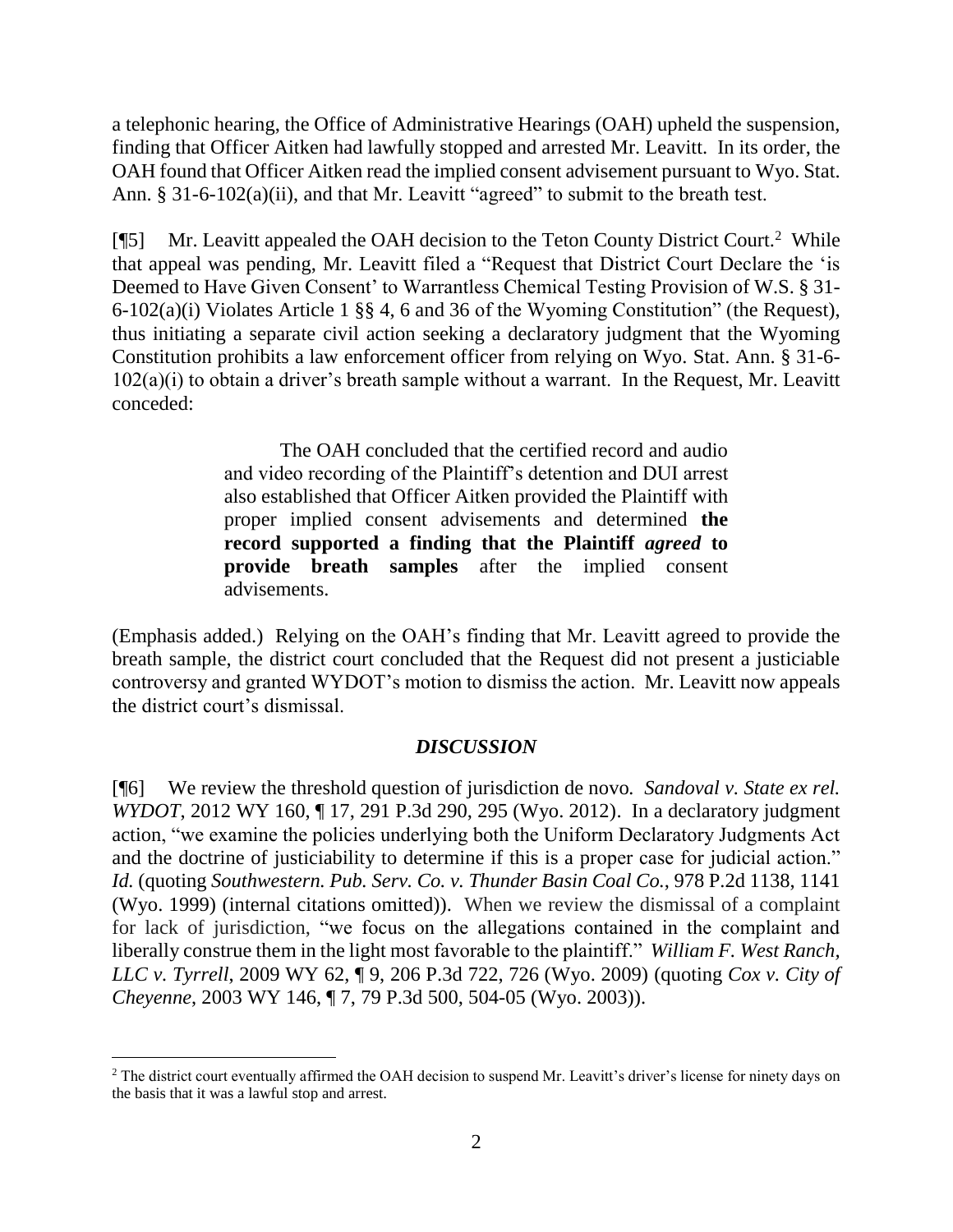[¶7] To maintain a declaratory judgment action, the challenger must present a justiciable controversy. *The Tavern, LLC v. Town of Alpine*, 2017 WY 56, ¶ 25, 395 P.3d 167, 174 (Wyo. 2017). "Put plainly, a justiciable controversy is a controversy fit for judicial resolution." *Id.* To establish a justiciable controversy pursuant to the Uniform Declaratory Judgments Act, each of the following elements must be satisfied under what is commonly known as the *Brimmer* test:

- 1. The parties have existing and genuine, as distinguished from theoretical, rights or interests.
- 2. The controversy must be one upon which the judgment of the court may effectively operate, as distinguished from a debate or argument evoking a purely political, administrative, philosophical or academic conclusion.
- 3. It must be a controversy the judicial determination of which will have the force and effect of a final judgment in law or decree in equity upon the rights, status or other legal relationships of one or more of the real parties in interest, or, wanting these qualities to be of such great and overriding public moment as to constitute the legal equivalent of all of them.
- 4. The proceedings must be genuinely adversary in character and not a mere disputation, but advanced with sufficient militancy to engender a thorough research and analysis of the major issues.

*William F. West Ranch*, 2009 WY 62, ¶ 12, 206 P.3d at 727 (internal citations omitted); *see also Brimmer v. Thomson*, 521 P.2d 574, 578 (Wyo. 1974). However, these requirements can be "relaxed in cases involving matters of great public interest or importance." *Maxfield v. State*, 2013 WY 14, ¶ 20, 294 P.3d 895, 900 (Wyo. 2013); *see also Brimmer*, 521 P.2d at 578.

[¶8] Our analysis begins and ends with the first two *Brimmer* elements, which require a plaintiff to allege that he has "a tangible interest which has been harmed and that a judicial decision in their favor will effectively remedy the harm." *William F. West Ranch*, 2009 WY 62,  $\sqrt{2}$  22, 206 P.3d at 730. In the Request, Mr. Leavitt identifies the suspension of his driver's license as his interest in this matter.<sup>3</sup> The loss of driving privileges is a genuine,

 $3$  Mr. Leavitt argues that his conviction for DWUI under Wyo. Stat. Ann. § 31-5-233(b)(iii), which was obtained by the same breath sample, constitutes an additional interest in this matter. We note, however, that the Request did not refer to the criminal proceeding. Thus, we consider the suspension to be Mr. Leavitt's only interest in this case.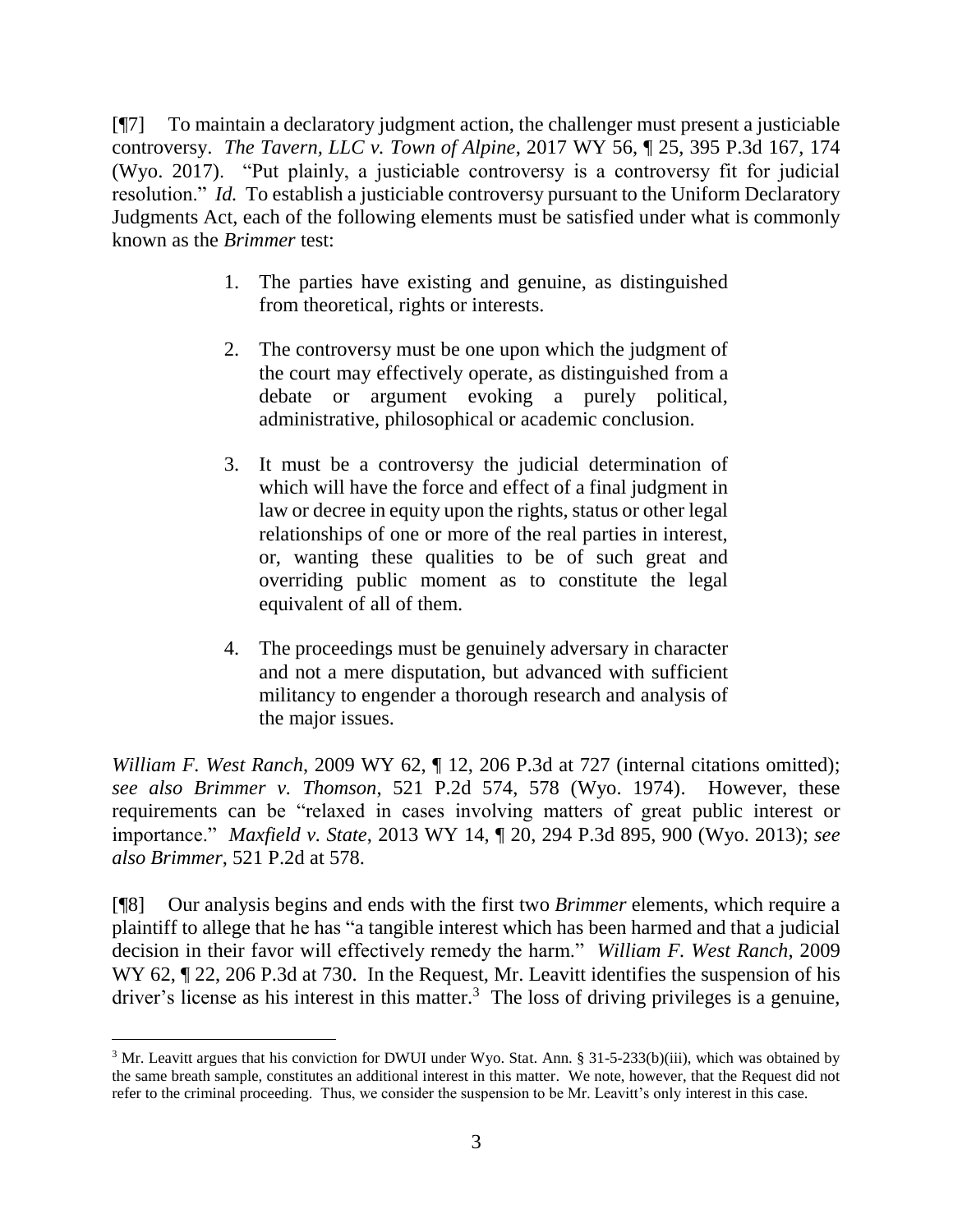tangible interest. It also is an existing interest, as the suspension was pending on appeal at the time Mr. Leavitt filed his declaratory action. Thus, Mr. Leavitt's claim satisfies the first element of the *Brimmer* test.

[¶9] To satisfy the second *Brimmer* element, however, a favorable judgment must remedy Mr. Leavitt's harm. The judgment that Mr. Leavitt seeks is a declaration that the Wyoming Constitution bars an officer from using Wyo. Stat. Ann. § 31-6-102(a)(i) to "deem" a driver's consent to warrantless breath testing. Such a declaration would have no effect upon the suspension of Mr. Leavitt's driver's license.

[ $[10]$  Wyo. Stat. Ann. § 31-6-102(a)(i) (LexisNexis 2017) states in pertinent part:

(i) Any person who drives or is in actual physical control of a motor vehicle upon a public street or highway in this state *is deemed to have given consent*, subject to the provisions of this act, to a chemical test or tests of his blood, breath or urine for the purpose of determining the alcohol concentration or controlled substance content of his blood. The test or tests shall be:

(A) Incidental to a lawful arrest;

(B) Given as promptly as possible after the arrest; (C) Administered at the direction of a peace officer who has probable cause to believe the person was driving or in actual physical control of a motor vehicle upon a public street or highway in this state in violation of W.S. 31-5-233(b) or any other law prohibiting driving under the influence as defined by W.S. 31-5-233(a)(v).

(Emphasis added.) Wyo. Stat. Ann.  $\S 31-6-102(a)(ii)$  sets forth the advisements that a law enforcement officer must give to an arrestee before a chemical test is performed. If, after being so advised, an arrestee refuses chemical testing as provided in subsection (a),

> [no test] shall be given except in cases where serious bodily injury or death has resulted or upon issuance of a search warrant. A test of the agency's choice may be administered upon issuance of a warrant, including a remotely communicated search warrant, when reasonable under the circumstances and as provided in this subsection.

Wyo. Stat. Ann. § 31-6-102(d) (LexisNexis 2017). Finally, subsection (e) requires WYDOT to suspend the arrestee's driver's license for ninety days if the chemical test indicates a BAC of 0.08% or higher. Wyo. Stat. Ann. § 31-6-102(e).